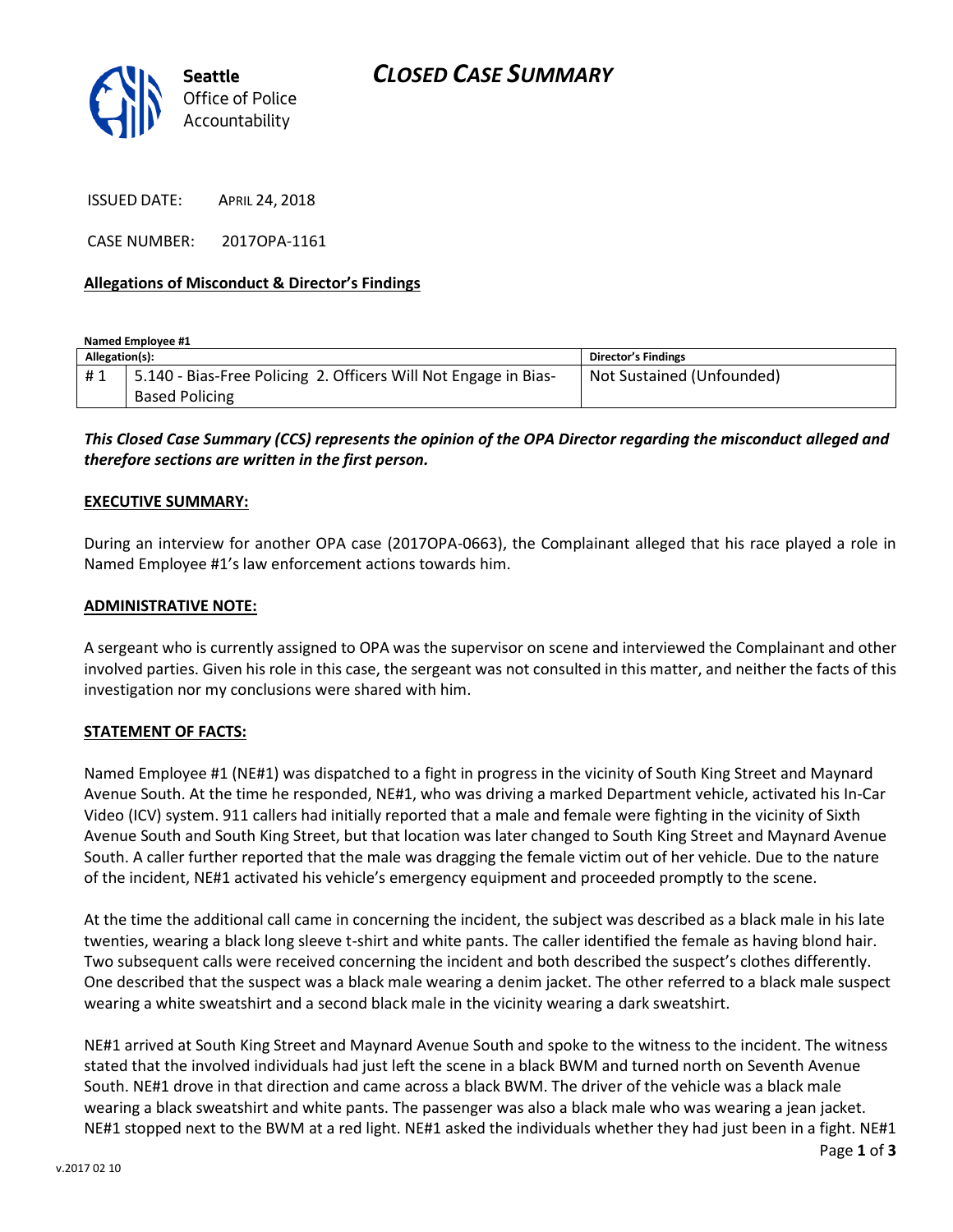

# *CLOSE CASE SUMMARY*

OPA CASE NUMBER: 2017OPA-1161

reported that the individuals stated that they had not been in a fight and it was "some other dudes" in a different location. NE#1 thanked them and drove off. NE#1 did not stop the vehicle at that time.

NE#1 returned to the witness's location and further spoke with him. The witness relayed additional information concerning the incident, including that the male aggressor and the female slapped each other, and that the male was choking her in the car. At this time, the witness also relayed to NE#1 that the male was wearing a denim jacket.

A short while later, another call came over the radio concerning two males and a female involved in an argument in the vicinity of 520 Occidental Avenue South, which was approximately six blocks away from NE#1's location. The information from the call indicated that these individuals were associated with a black BWM. NE#1 went to that location and made contact with those individuals. All three individuals denied that an assault had occurred, but NE#1 thought otherwise based on the prior witness statements and the fact that the individuals matched descriptions given by 911 callers.

The subsequent interaction between NE#1 and the three involved individuals was recorded on ICV. NE#1 approached the black male wearing the white pants, who is the Complainant in this case. NE#1 told him that he was investigating a crime and directed him to stand by NE#1's patrol vehicle. The Complainant told NE#1 that he did not do anything and did not immediately walk over to the vehicle. Once the Complainant did walk over to the vehicle, NE#1 pointed at the vehicle's bumper and told him to sit down. The Complainant did not do so. During his OPA interview, the Complainant told OPA that he was unclear as to where NE#1 was asking him to sit. NE#1 then left the Complainant by the car and proceeded over to the female, who he walked further down the street and spoke to separately. The female reported that no physical altercation had occurred, but that there had been an argument. The female also told NE#1 that the male with the denim jacket was her boyfriend and the Complainant was her boyfriend's brother.

After further back and forth between NE#1 and the Complainant, NE#1 detained the Complainant and used force to handcuff him. The propriety of that force was evaluated in 2017OPA-0663. Once the handcuffs were applied, they were gauged and double locked by NE#1. NE#1 told the Complainant that he was handcuffed because he failed to comply with NE#1's commands. NE#1 then read the Complainant his Miranda warnings. At that point other officers had arrived at the scene.

NE#1 returned to the witness's location and brought him to the scene to do a show-up. The witness identified the Complainant's brother, who was wearing the denim jacket, as the perpetrator. NE#1 asked whether the Complainant engaged in any assaultive behavior, and the witness said no. NE#1 then placed the Complainant's brother under arrest and released the Complainant.

A Sergeant was notified to come to scene to screen the incident in-person. While at the scene, the Sergeant interviewed the Complainant. The Complainant asserted that NE#1 was aggressive in his handcuffing and that he suffered an injury from the handcuffs being too tight. No allegation of bias was made at that time. Based on the Complainant's allegation of excessive force and injury from tight handcuffs, the Sergeant referred this case to OPA and the investigation into 2017OPA-0663 was commenced.

During the investigation in 2017OPA-0663, OPA interviewed the Complainant. During that interview, the Complainant alleged, for the first time, that NE#1 subjected him to biased policing during this incident. As a result of that allegation,